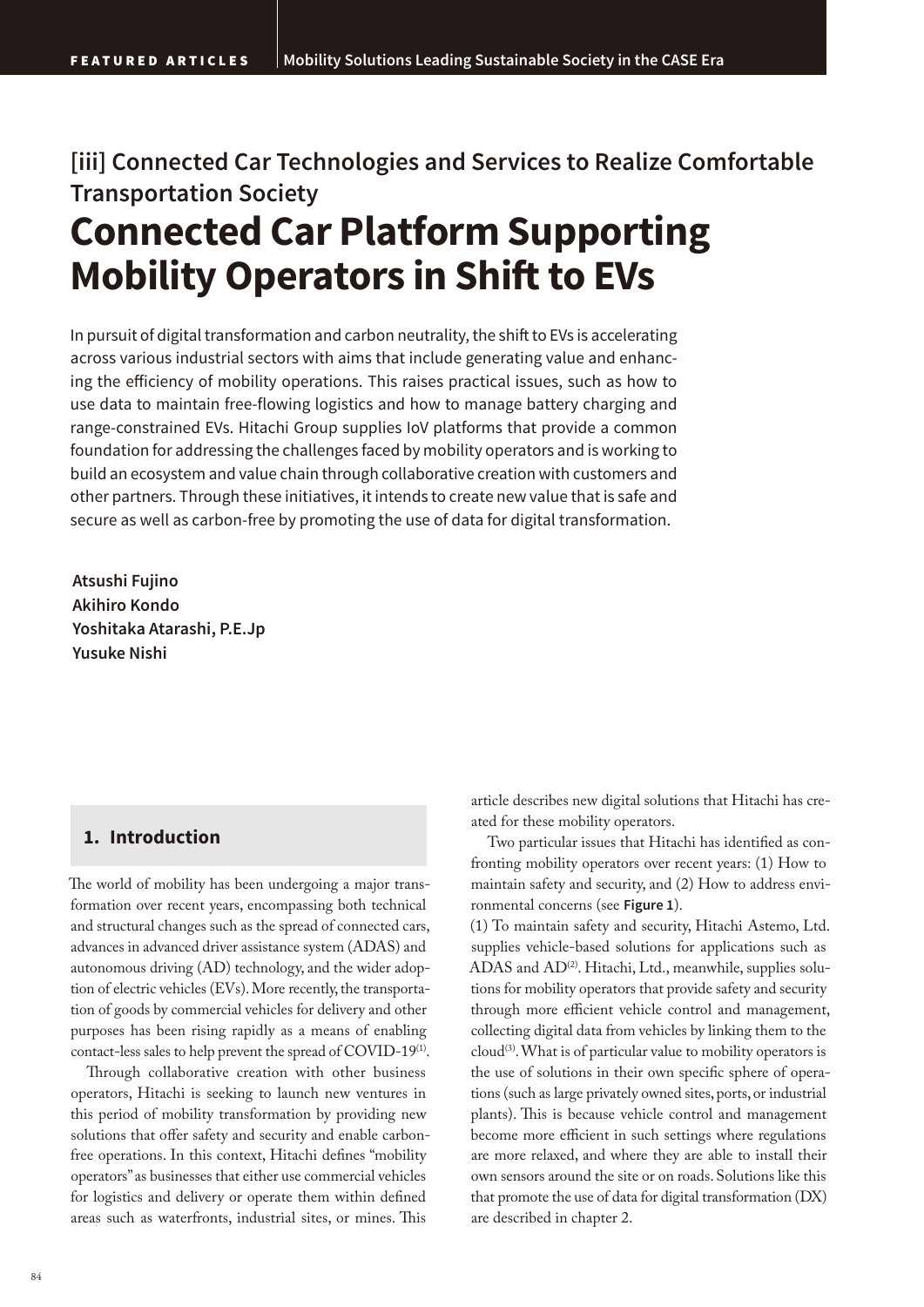#### **Figure 1 — Safe, Secure, and Carbon-free Solutions for Mobility Operators**

Hitachi has consolidated its suite of Lumada-branded mobility solutions on an IoV platform and made it available to mobility operators to provide them with solutions for achieving safety and security as well as carbon-free operations.



(2) To address environmental concerns, Hitachi Astemo supplies electronic control units (ECUs) for EVs that help achieve carbon-free operations. Hitachi, Ltd., meanwhile, supplies services for mobility operators that promote carbon-free practices through the collection of digital data from commercial EVs linked to the cloud. Example services include data management to analyze and track degradation in lithium-ion battery performance and the cloud-based, real-time analysis and display of charging and discharging information. These solutions for mobility operators are described in more detail in chapter 3.

What both types of solutions have in common is that they deliver value to mobility operators through the collection and analysis of digital data from vehicles. Hitachi refers to these as Internet of vehicles (IoV) platforms, bundling solutions to deliver services that suit a wide range of scenarios. This IoV platform is described in more detail in chapter 4.

## **2. Promoting DX through Data Utilization**

Work sites such as plants, ports, and road construction face problems with long driver waiting times, driver shortages<sup>(4)</sup>, and the maintenance of safety and security. Practical attempts to address these problems include the artificial

intelligence (AI) terminal<sup>(5)</sup> and i-Construction<sup>\* (6)</sup> initiatives of Japan's Ministry of Land, Infrastructure, Transport and Tourism. Hitachi is achieving safety and security and improving the productivity of mobility operators that work in these areas by providing them with services based on the use of autonomous vehicles that are integrated into the infrastructure. These mobility operators are able to install their own sensors within their particular sphere of operations (private property such as plants, ports, at road construction sites, etc.). Compare with public roads, this allows them to set up their particular site in whatever way best suits their requirements and, by doing so, tailor their DX to their own circumstances.

Services that use autonomous vehicles are delivered through interoperation between various different components, namely the vehicles, control center, and infrastructure sensors. The control center uses location and status information collected from vehicles to calculate and track the route for each vehicle. Infrastructure sensors are fixed sensors such as light detection and ranging (LiDAR) that are installed on the roadside. They can improve vehicle safety by providing information about areas not visible to the driver

<sup>\*</sup> i-Construction is a registered trademark of the Director-General of the National Institute for Land and Infrastructure Management, Ministry of Land, Infrastructure, Transport and Tourism in Japan.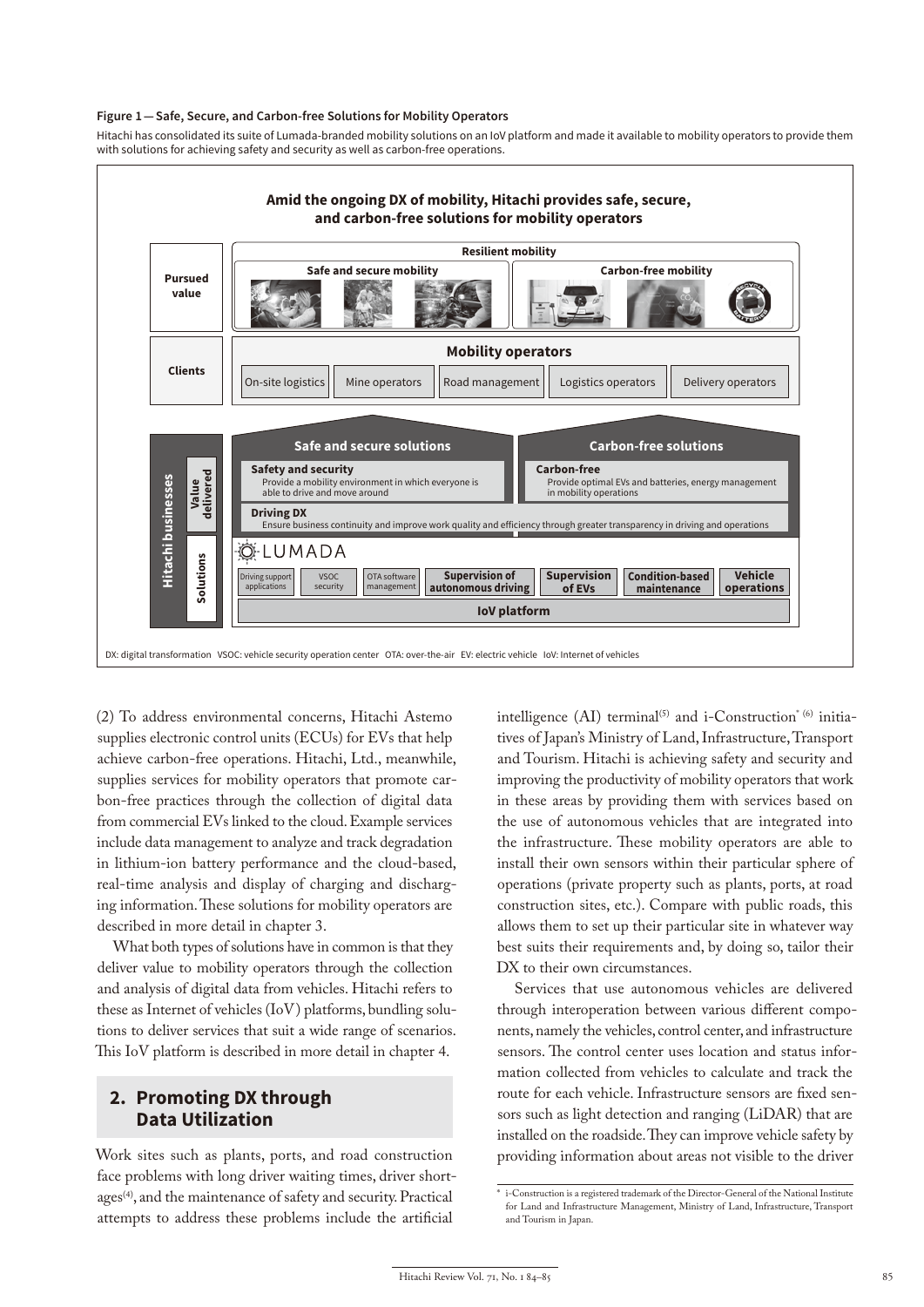## **Figure 2 — Value Delivered by Services for Operating Autonomous Vehicles at Industrial Sites**

A service for operating autonomous vehicles at industrial sites can both improve productivity by automating the delivery of parts and maintain safety and security by utilizing the surrounding infrastructure in vehicle operation to make up for blind spots in their vision.



(vehicle blind spots). Similarly, information about obstacles collected by these infrastructure sensors can be used for route optimization by forwarding it to the control center so that the center's dynamic vehicle routing calculation can take account of any roads that are impassable. The updated routes are then distributed to the vehicles themselves. The IoV platform acts as a hub for collecting and distributing information from these various components and provides a way to achieve rapid service development and delivery when offering services tailored to specific worksites.

One example might be the use of trucks for transportation between a warehouse that stores parts and an assembly plant that assembles them into products. This involves assigning a driver, specifying which parts are needed at the assembly plant, obtaining the parts from the warehouse, and then transporting them to the plant. The autonomous vehicle service would automate the notification of which

parts are required and the transportation of parts. When the control center receives information about which parts are needed at the assembly plant, it uses a driver-less autonomous vehicle to transport them from the warehouse to the plant. Data can also be used to optimize the timing of when a request for parts delivery is issued. Hitachi uses the automation of these processes to improve operators' productivity and uses autonomous driving that works with the surrounding infrastructure to provide safety and security along the delivery route (see **Figure 2**).

## **3. Solutions for Mobility Operators that Achieve Carbon-free Operation**

Greater use is being made of commercial EVs to help achieve carbon-free operation. As commercial vehicles are used much more than passenger vehicles, the distance they can travel on a full battery charge decreases over time due to battery degradation. This means that batteries need to be closely managed to maintain vehicle utilization. Hitachi solutions for mobility operators<sup> $(7)$ </sup> in the logistics and delivery businesses support the lifecycle management of their commercial EVs, delivering social, environmental, and economic value through a combination of: (1) lithium-ion battery lifecycle management (LiB-LCM), (2) conditionbased maintenance (CBM), and (3) electric vehicle operation (EVO) management (see **Figure 3**).

(1) In the case of battery management, the aim is to reduce the load on the environment by using a rapid degradation assessment technique for lithium-ion batteries<sup>(8)</sup> to monitor battery state of health (SOH) on a daily basis and use this to determine how best to manage the customer's EV batteries. Achieving this requires integrated management of the EVs, batteries, and daily operations, including by specifying which batteries to use based on EV schedules and specifying how batteries are to be charged in a way that



#### **Figure 3 — Solutions for Mobility Operators**

Hitachi solutions for mobility operators in the logistics and delivery businesses support the lifecycle management of their commercial EVs, delivering social, environmental, and economic value through a combination of: (1) LiB-LCM, (2) CBM, and (3) EVO.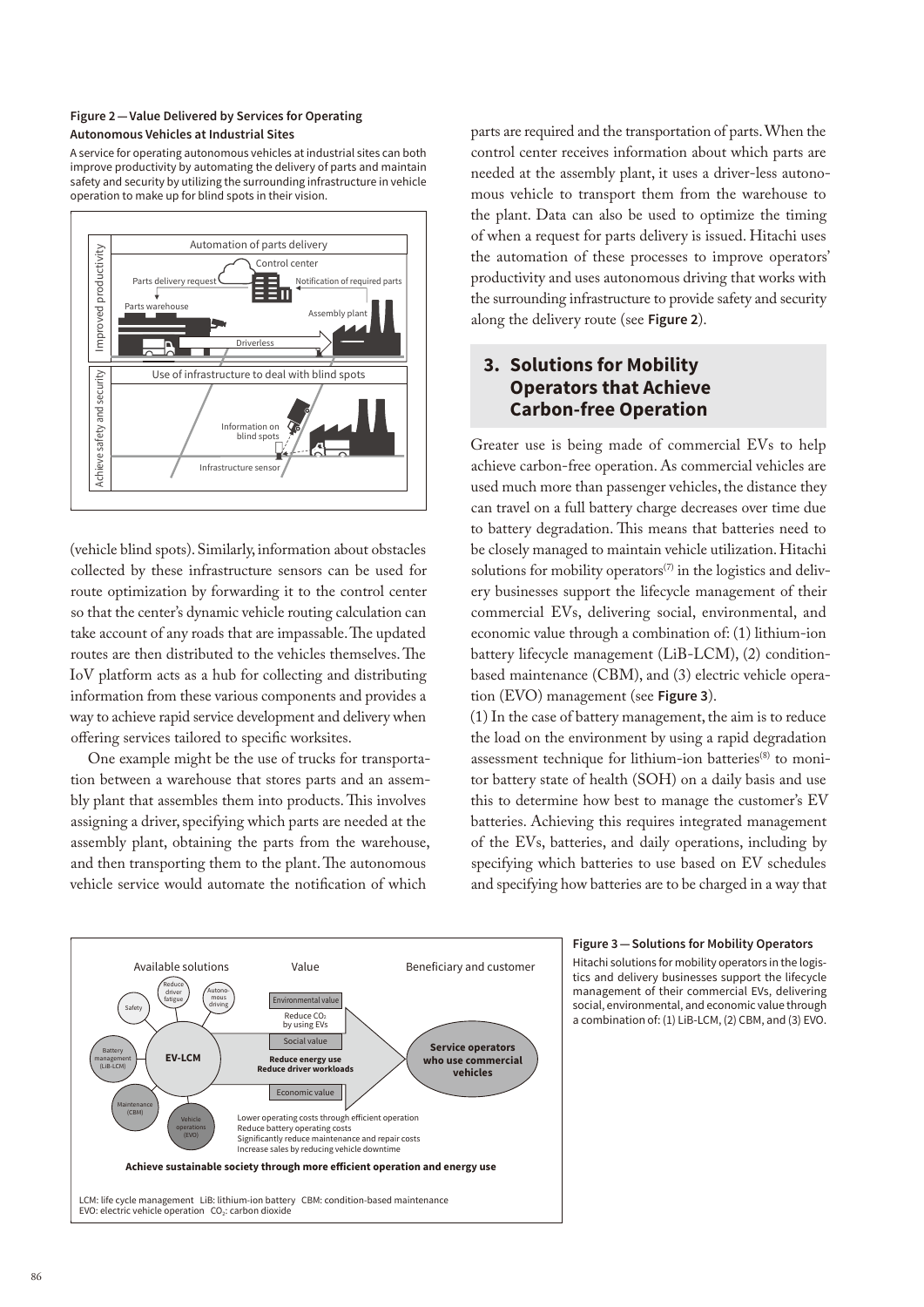#### **Figure 4 — IoV Platform Functions**

The IoV platform includes a suite of functions for the collection, collation, processing, and utilization of data together with common functions for system operation, maintenance, and security.



minimizes degradation. To allow for interoperation with existing operational systems, the IoV platform includes support for a wide variety of diagnostic and control techniques. (2) CBM aims to improve utilization by operating EVs in a highly efficient manner to reduce costs, cut maintenance overheads, and minimize vehicle downtime. This is done using machine learning, collecting EV data that can be used to identify potential faults on a daily basis to avoid loss of utilization due to unexpected faults putting EVs out of service. Depending on the severity and suddenness of the potential faults of interest, the EV data can be collected either in real time via a communication link or on a batch basis at the end of a day's work. The use of machine learning to warn of potential faults can reduce the risk of such unexpected faults by modelling normal conditions and then interpreting any deviation as indicating the presence of an abnormality. Achieving higher fault warning accuracy requires the selection of an appropriate machine learning model based on the EV year and model. The IoV platform supports this management of data and of machine learning models.

 $(3)$  The aim of EVO management is to reduce the risk of a flat battery and reduce charging costs by selecting vehicle routes that curtail the consumption of EV battery power. In some cases, an EV may consume less battery power by following a flat route rather than a shorter alternative that includes hilly terrain, as might be recommended by a car navigation system. EVO management can also prevent regenerative power from going to waste due to a full battery by recommending vehicle routes that take account of regeneration on downhill sections. On the other hand, treating the reduction of daily battery use as the sole criterion risks

driver costs being higher if it results in the vehicle travelling longer distances. Rather, what is required are measures that extend average battery life over the long term through interoperation with operational systems to enable use of batteries with reduced charging rates.

Through this lifecycle management of EVs, the IoV platform supports the overall optimization of operations.

## **4. Definition and Role of the IoV Platform**

Amid the transition from the previous hardware-centric approaches of the past to a service-centric model, mobility (the movement of people and goods) in the era of the connected car has over recent years come to be closely intertwined with a variety of other areas, including safety, the environment, logistics, and commerce<sup>(9)</sup>. Supplying diverse services to these various different sectors will require the collection and use of a wide range of data, encompassing users, energy, and insurance as well as data on vehicles and traffic, and its transformation into value $(10)$ .

On the other hand, highly reliable and efficient system development is a challenge that needs to be overcome when providing connected car services that use data collected from these various different data sources. This is an area where arrangements with other market participants for the sharing and utilization of data have yet to be established. For example, data is collected from an extensive range of data sources that include onboard or externally attached vehicle sensors, infrastructure such as electronic toll collection (ETC) and EV chargers, and IT systems such as those for scheduling. Any personal information in the collected